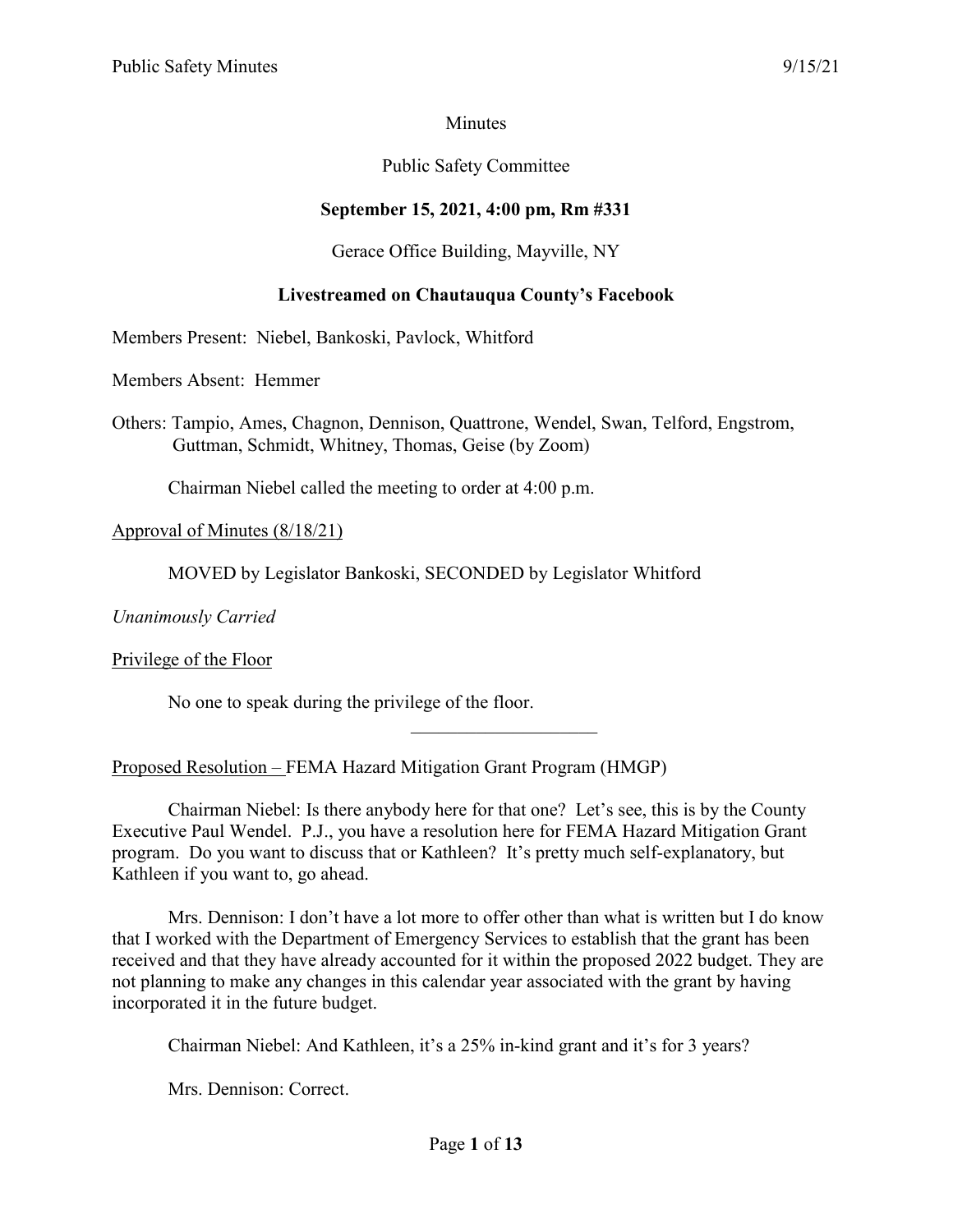Chairman Niebel: Any questions of Kathleen? All in favor?

## *Unanimously Carried*

#### Proposed Resolution – MOA with NYS DHSES for Temporary Loan of Interoperable Communications Resources

Captain Telford. This is a computer monitor and computer itself that we have had in our dispatch center for the last several years. It's connected throughout New York State so in the event of an emergency, we can use that to contact other agencies, other counties, whether it be a neighboring county or across the State. Knock on wood, we haven't had to use it but it is in place and it's at no cost to us.

Chairman Niebel: And Rich, it operates through March 31, 2024?

Captain Telford: That is correct.

Chairman Niebel: Committee, any questions of Rich or Jen?

Legislator Bankoski: So we're just going to continue to keep that computer and monitor in our command center?

Captain Telford: That is correct, yes.

Chairman Niebel: Anything else? Those in favor?

#### *Unanimously Carried*

Proposed Resolution – Amend 2021 Budget for Office of the Sheriff

Mrs. Swan: This is a resolution, we are going to be needing to increase our appropriation accounts, our .4's, and the Navigation account. The primary reason for this is we had to actually replace a hard drive in one of our boats this year. Obviously that was an unanticipated expense, quite costly, so that's actually what creates the need for that. Additionally we are decreasing the grant account by the *(inaudible)* grant funding that we will not be receiving this year since that application was not submitted on time last year. We don't have the funding this year and so that no longer applies. So that's what the two adjustments are that you see in the documentation.

Legislator Bankoski: That is just one of the boats?

Mrs. Swan: Yes.

Chairman Niebel: Jen, it's more or less just a housekeeping thing for you guys?

Mrs. Swan: Yes.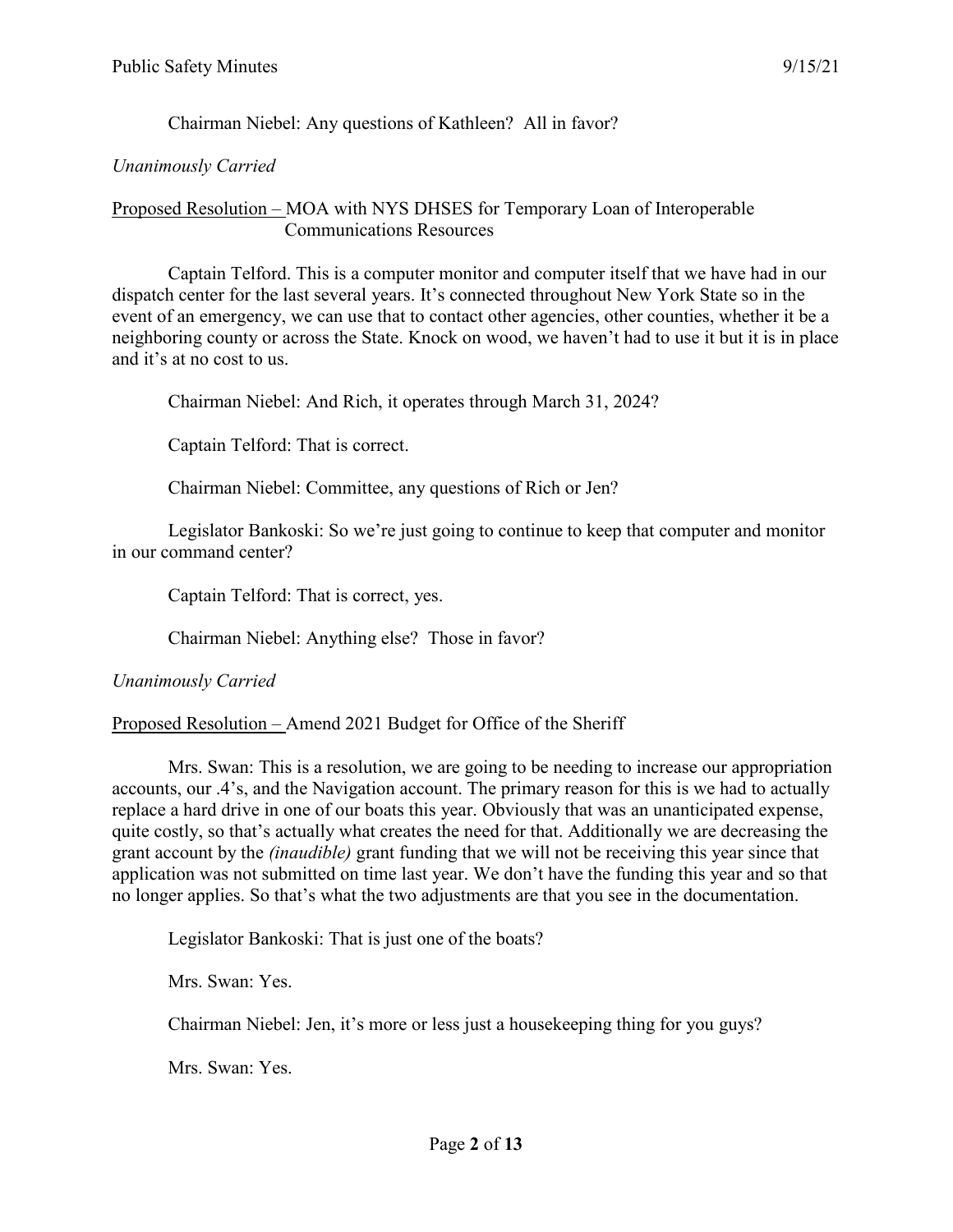Chairman Niebel: Committee, anything further?

Legislator Pavlock: Just a general question. As far as the grant work that the Sheriff's office does, is there a certain individual that does all of this or is it looked at on an individual basis or  $-$ 

Mrs. Swan: I handle the finance and *(inaudible)* of it. There are various officers who are actually the primary point of contact depending on what the grant is actually for. So for example, in this case, the VALA(?) grant, well, actually that's a bad example because the VALA grant is managed by the D.A's office. So, we have a Stonegarden grant and that is primarily managed by one of our bomb team members. He's actually the person who oversees the activity of that grant because he's mostly tied to that particular team. So, it depends on the initiative but there are various points of contacts for each grant.

Legislator Pavlock: Like you said, you missed this grant opportunity, are there others or –

Mrs. Swan: No.

Legislator Pavlock: Or others that you've missed or *(cross talk)..* aren't sought after because it's – is there more grant opportunities? This is just kind of a general question?

Mrs. Swan: It's something that we keep an eye on annually to see what programs are out there and what could be applicable to us. In this case, this particular grant was actually, it's actually managed and applied for by the District Attorney's office so we don't have any actual control over the application process. We are a party that is involved in that initiative but we don't have a hand in that process unfortunately. There was something that was over sought there but yes, as far as other opportunities, between me being in contact with our reps on a regular basis, we do get regular emails every time a new program application is coming due or every time a new opportunity pops up. So we look through the criteria to determine whether or not it could be applicable to us and if we feel it is, we reach out to our rep and then we proceed accordingly.

Legislator Bankoski: It's probably more beneficial to our department because, I don't know if you *(inaudible)* you're the bottom guy, you know you are getting this money, you'd be more apt to be aggressive and also looking out there for other things and you just being the one person overseeing everything.

Mrs. Swan: I hope that answered your question.

Legislator Pavlock: It does, thank you.

Mrs. Dennison: I believe there is a typo in the resolution. In the second WHEREAS clause, it says, "the Office of the Sheriff will receive revenues in excess of the budget" it should read " will receive revenues *less than budget"*.

Mrs. Swan: Thank you.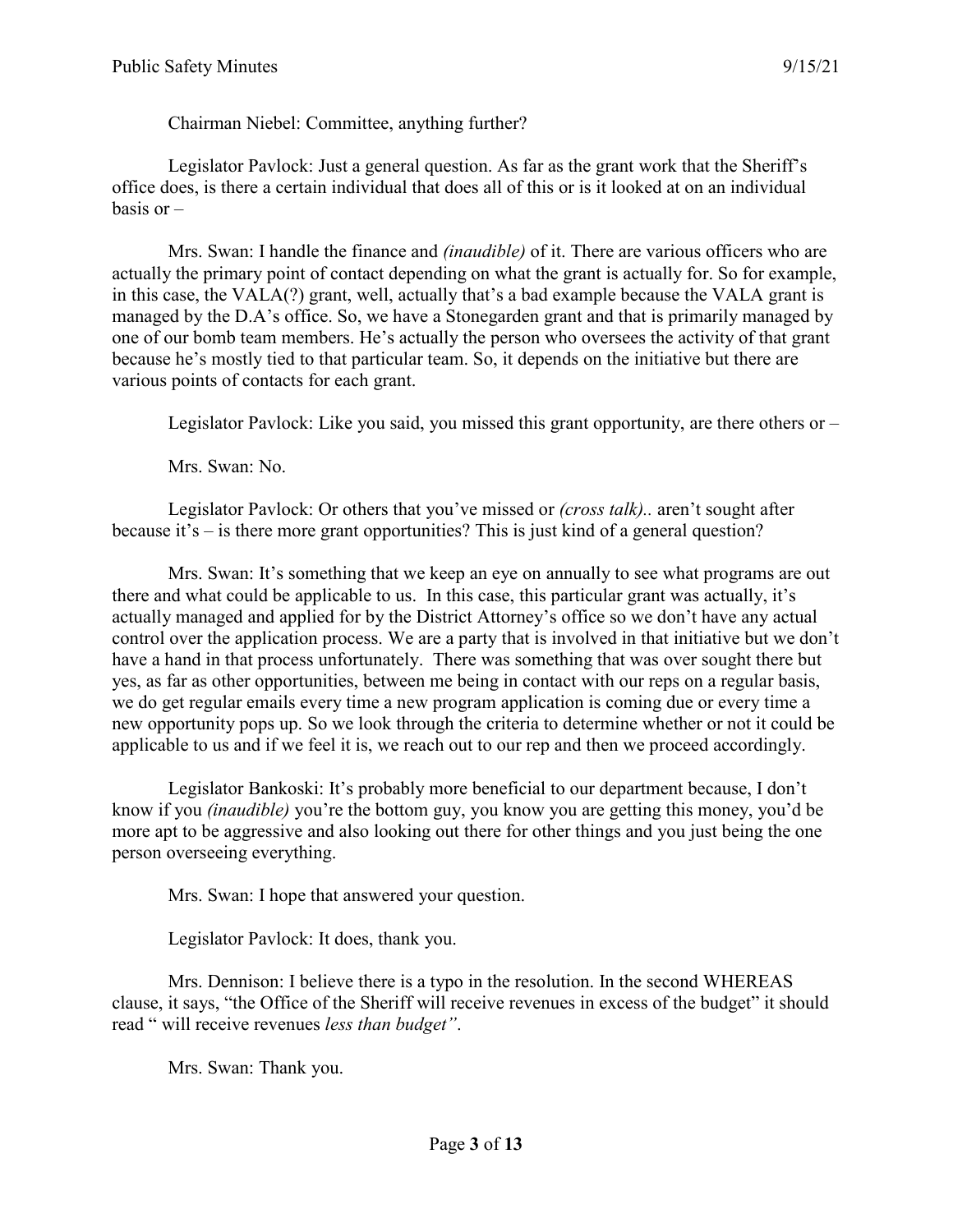Chairman Niebel: We can just treat that as a typo. Any other questions?

# *Unanimously Carried*

# Proposed Resolution – Authorize Execution of New York State Governor's Traffic Safety Committee Grant for the Police Traffic Services Program FY22

Mrs. Swan: This is a new funding year of a program that we've participated in for the last couple of years now. It's related to the Buckle Up New York initiative and this is just for this year's chunk. The reason why you see the budget amendment that does not match the grant amount is because it starts in the fall of this year and goes until next fall so the portion that applies to this particular budget year is what the amendment is for and the rest is already budgeted in the 2022 budget.

Chairman Niebel: Committee, any questions?

# *Unanimously Carried*

Discussion – American Rescue Plan Money Projects

Chairman Niebel: Is there anyone here to speak on this?

Mr. Geise: Mr. Chairman, all of the department heads were invited to the committee meetings to discuss their projects. I don't know, the District Attorney is there, Sheriff's office, EMS, and there are 9 projects that would fall under Public Safety. I don't know how you want to handle that. If they are there, maybe you would want them to talk about their projects or if you have any questions from the work group session the other night.

Chairman Niebel: Mark, there are these 9 projects listed here. It was pretty well discussed last week so, I think what we'll do is take a few seconds to look this over and if the committee has any questions, we'll either ask you or the department heads or the County Executive who are here right now.

Mr. Geise: That sounds good Mr. Chairman, thank you.

Chairman Niebel: That might speed things along a little bit. Actually, I don't have any questions of any of these last 9 on the sheet here. Committee, do you have any questions?

Legislator Bankoski: I have no questions but I just want to be on record that I support all 9 of these requests under Public Safety. I think that this money that we're receiving, I think this is game changing money for all of our departments and I really think that all the proposals that were made at last Wednesday's workshop were well within reason. I don't think there was any pie in the sky things. I think all the things they addressed and asked for are all well documented and needed. I just think that maybe we should move forward and we're either supporting this stuff as a committee and move forward and send it onto –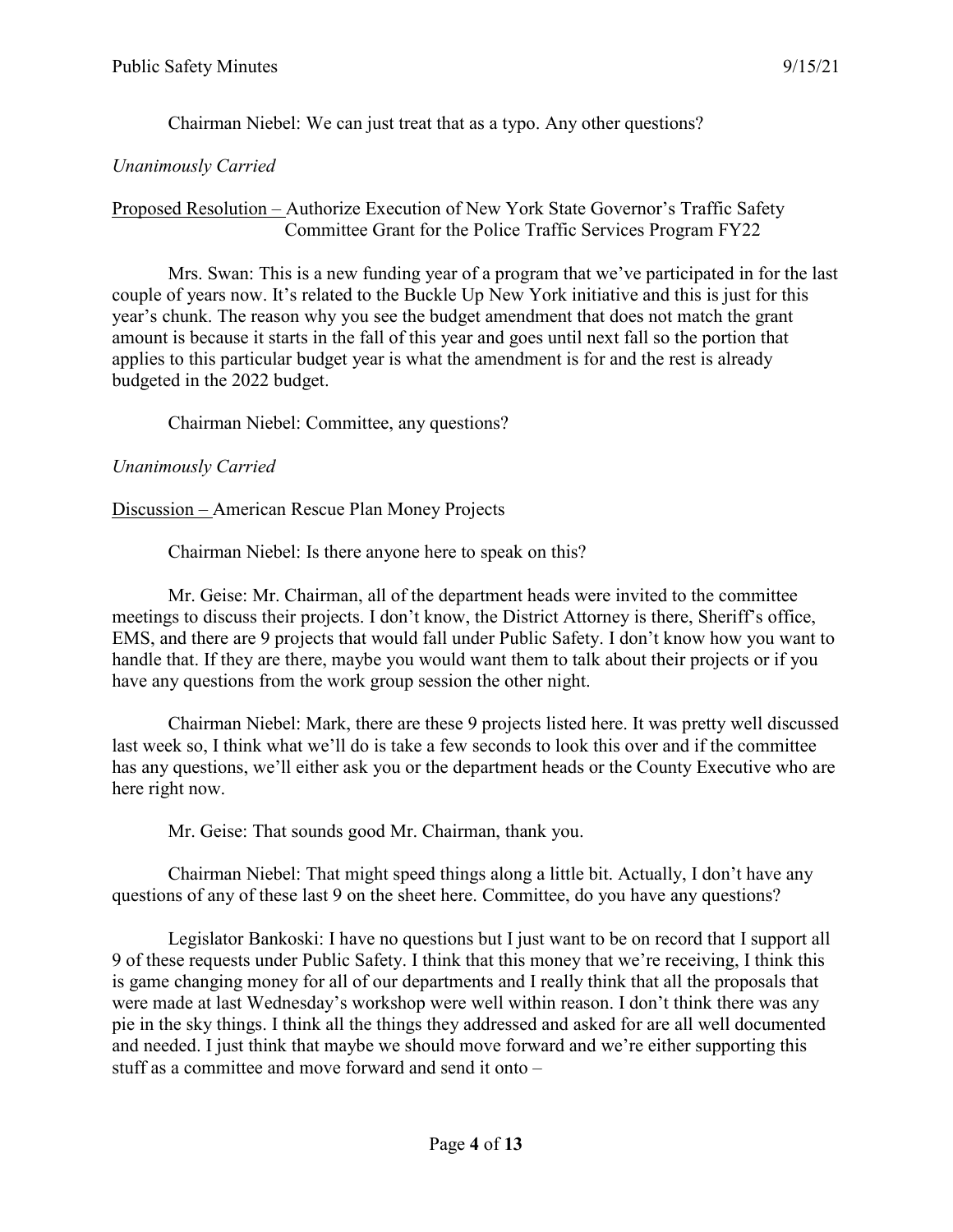Chairman Niebel: Well Bob, the next item is the proposed resolution so this is the discussion now and the next will be the actual resolution adoption by the committee.

Legislator Bankoski: I'm good.

Chairman Niebel: Is there anybody else from the Committee that would like to speak?

Legislator Pavlock: I guess a question. The department heads were asked to provide a wish list. Under Public Safety, how many more projects were submitted on that wish list? How many are we missing?

# *(Cross talk)…*

Chairman Niebel: We had 41 projects that were discussed at the last meeting, the legislative workshop. Were there projects that came in late or that didn't make the cut, anything that would fall under Public Safety?

Mr. Geise: Certainly, all of the departments had *(inaudible)* long wish list, maybe three or four times as many projects that are listed here but as a committee, we went through and we talked them through with the departments and agreed that everybody wasn't going to get everything they asked for and these were the top priority projects that we all agreed on. That has County wide impact that were sustainable, that wouldn't increase future cost for the County. They served an immediate need so that's really what we did. I don't have the exact number on me right now but there were a lot of other projects.

Chairman Niebel: If we're o.k. with the discussion part, we'll move on to the proposed resolution, actually adopting or talking about the actual spending plan.

Legislator Whitford: I just have one question. I mean, this is a general question, not specifically aimed at Public Safety but, when you were going through this process, was there a lot of weight put on how each project would affect the 2022 and 2023 budget as far as their list that may have shown up on the upcoming budget and this would help in that process? I mean, some of your decision making -

County Executive Wendel: What we had to take into account was the ARPA funding is not designed for O&M, operation and maintenance so a lot of those items that would be operational and maintenance would be our budget items. Therefore it's something that really isn't reflective of the ARPA fund. The ARPA funding is for those one-time injection of funding that would not be – a program started and then funded incrementally throughout the rest of -

Legislator Whitford: So there was minimal affect on the 2022 budget?

County Executive Wendel: Correct. These are all items that – it wasn't something we pulled out of the budget and put here. These are items *(inaudible)* because this process started long before the budget process. We started this back in March when we first got wind of the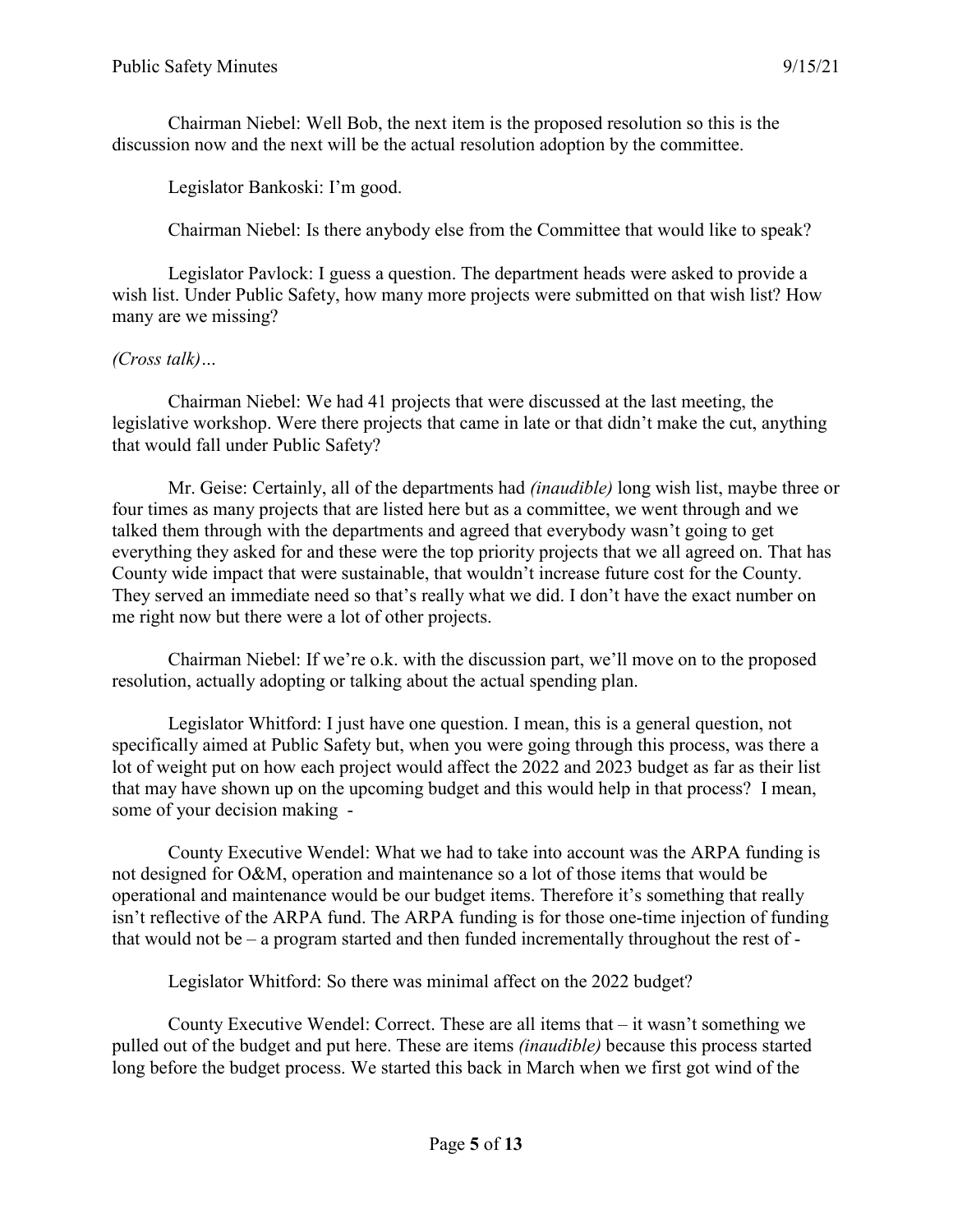funding so that's when the list started to come in. More hard line, we put the information out to get us ideas of what you would like to see *(inaudible)…*

Legislator Whitford: O.k.

Chairman Niebel: P.J., you guys started to meet in April to discuss this stuff.

County Executive Wendel: March actually. *(Cross talk)..* part of our Finance committee so what we did was we added a COVID Finance committee that had been meeting for the last year and then *(inaudible)* department heads to have a more broad band approach to the decision making. So other department heads were in there throughout the process. It wasn't just the team doing it or two department heads. There were multiple departments within the discussion.

Chairman Niebel: And the Legislative Leadership as well.

County Executive Wendel: Yes.

Mrs. Dennison: If I could just add a couple of comments to what P.J. just mentioned. As he said, yes, the Directors to the department was *(inaudible)* if there were expenditures that they need to make regardless of whether they received ARPA funding, they were asked to put those in their operating budget for 2022. So those expenditures are in the tentative budget. Also on the capital side I just want to relay message from the County Planning Board. The Planning Board raised a questions about projects that are capital eligible and would those be reviewed by the Planning Board? Because strictly speaking, they are supposed to be reviewed by the Planning Board before they are considered for funding by the County Executive and by you. So, I did, just yesterday, look at all of the projects and *(inaudible)* determination of which ones are capital eligible and also which ones have not previously been reviewed by the Planning Board. There are 15 of those and so the Board is considering having review sessions at their upcoming – probably October or November that they would plan to go through the normal review process of the projects that are capital eligible.

Chairman Niebel: O.k., so Kathleen, some of these projects that – these 41 projects are included with some of the departments in the 2022 budget?

Mrs. Dennison: There is very few. The only operating change that we made was there was a request of purchase of personal protective equipment so Health and Human Services had put some money into their 2022 budget for PPE purchases.

Chairman Niebel: O.k., and if they get this, they won't need it for the budget?

Mrs. Dennison: Right. As it stems now, we removed that from their budget because we're expecting it *(cross talk)…* That was the only operating item that was changed. The rest of them are all, as P.J. suggested, it's all new endeavors that would only be untaken with the ARPA funding.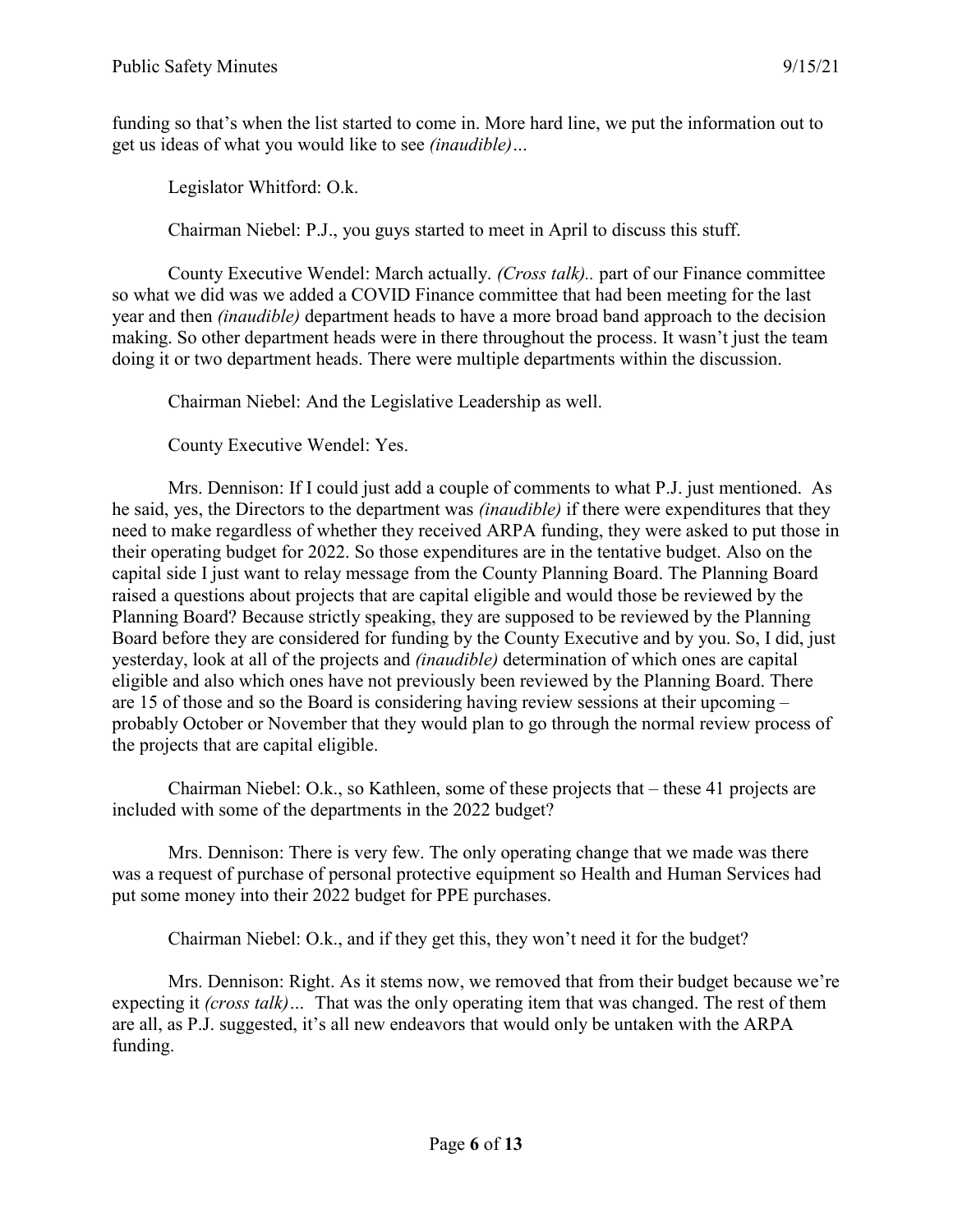County Executive Wendel: *(Inaudible)* too is, I know that EMS put in for a new dive boat, so yes, that's going to be ongoing but they already have a boat that is failing so the cost of operate the boat is there. But that's a new more efficient boat, we might, again, I don't know, as if you can see cost but this potential cost reduction with that newer boat *(cross talk)…*

Chairman Niebel: And possible resale value of the old boat, maybe.

County Executive Wendel: Maybe, possible, *(inaudible)….*

Chairman Niebel: Alright, any further discussion?

Chairman Chagnon: If I might and I shared these thoughts with the other two committees Monday night, for those of you who weren't able to be at the presentation a week ago, it was pointed out that this is our plan *(inaudible)*. This resolution encompasses our plan for the ARPA funding but if those 41 projects are approved in the plan, each of those projects will then come back through committee review for legislature approval with a detailed description, budget, timing etc.., so this is the plan. These 41 projects are the plan but each of those projects will then come through the legislative process for detailed review for each of those projects.

Chairman Niebel: When we get to the proposed resolution, the next item on this agenda, we can propose adjustments to the plan, we can, correct?

Chairman Chagnon: What was discussed at the committee meetings Monday night was that since it's a difficult process with this plan to make changes from one perspective that if you say you want to take out money, then you have to decide where you want to put it back in. Because we have to have a plan for the whole of the ARPA funding.

Chairman Niebel: Understood.

Chairman Chagnon: What the other two committees on Monday night decided is that they would pass their concerns or suggestions to the Audit & Control committee. Similar to what we do with the budget process that the Audit & Control committee finalizes the recommendations from all of the committees into the resolution that goes to the Legislature for renewal and approval.

Chairman Niebel: But, sometimes with the budget process Pierre, those committees will actually make amendments and pass those onto Audit & Control. Look, I understand what you are saying. I just think that perhaps an amendment to some of these things would carry more weight and more force than just a suggestion that there be a change and that the Audit & Control committee try to find the financing for it. So, what I may propose, or I will propose later is an amendment to the plan with a covenant that if Audit & Control decides there is a better way to do it or that they recommend that we take funds from a different program, that they do it.

Chairman Chagnon: That is certainly appropriate Mr. Chairman.

Chairman Niebel: Mark, are you o.k. with that?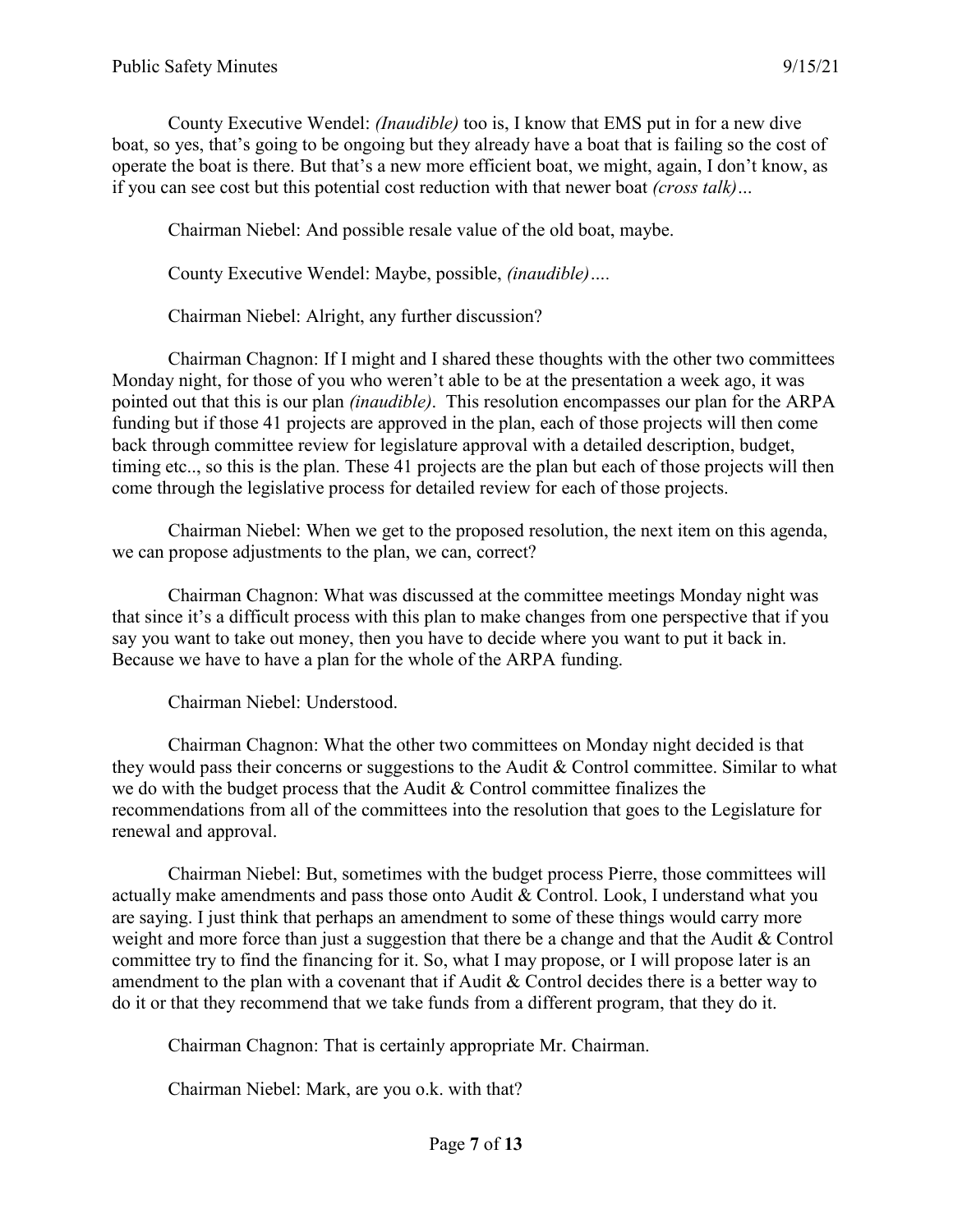Mr. Geise: Yes.

Chairman Niebel: Before we get to voting on this, could I ask about one – the actual resolution, the second to the last RESOLVED, That projects that change substantively or removed from the ARPA Plan, and/or the introduction of new projects using ARPA funds, will require the Department Head responsible for managing the project to propose an amendment to the ARPA Plan, and be it further, o.k., that is the rest of that RESOLVED. O.k. Mark, maybe you are not the person to answer this but why is this RESOLVED in here? If the Legislators decide that they'd like to make an amendment to this Plan, why should we have to ask the Department Head for their permission?

Mr. Geise: We're talking like later on. So the Plan gets approved and it goes to the Legislature and then in some point in the future maybe a project is removed or the cost is 25% more than what they estimated, they need to come back to you and amend their project with you if there is a substantive change in the project.

Chairman Niebel: O.k., I'm not so sure why they have to do it because the Legislature approves the funding and the expenditures. So really, I wonder why we have to get back to the – I mean, look it, I realize there is implications for the department but really, I think that is a decision for the Legislators.

Mr. Geise: It is. They would come back to you and ask you for an amendment to it. So you make the decision, they would explain why they would need it.

Chairman Niebel: O.k.. Committee, any other questions?

Chairman Chagnon: Mr. Chairman, if I could just add to that. In my opinion that places the onus on the department head that their estimate wasn't right and now not only do they have to come back to you and potentially ask you for more money but maybe they could suggest where you could find that money in one of their other projects.

Chairman Niebel: That would be helpful.

County Executive Wendel: Like you say, it's *(inaudible)*.. it's not like something we can create and we save money, it has to be spent somewhere. You save a \$1,000, you have to find somewhere else to spend it.

Chairman Niebel: Mr. County Executive, this is huge thing. There is a lot of moving parts, so it's – everything just has to come together.

Legislator Pavlock: Just kind of a general question. Let's say we find some other funding for this and more monies become available. It's easy enough to just add another project midstream? It doesn't have to have pre-approval or anything – the money is specifically earmarked for one particular thing?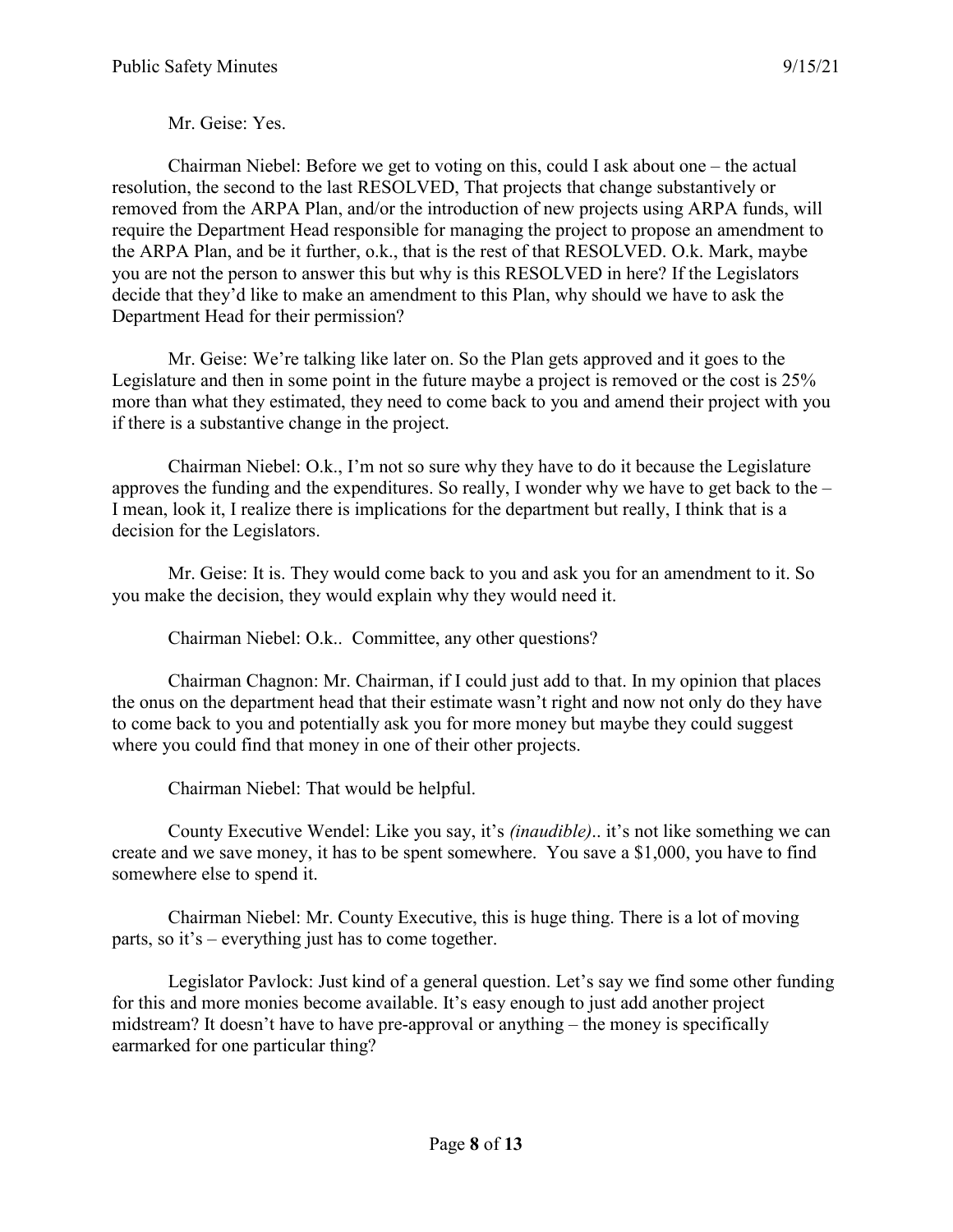County Executive Wendel: Like the Chairman said, it's free flowing, it's kind of a moving document. We could make changes throughout the process. Again, we said, our larger infrastructure, the larger projects *(inaudible)* come though then we can free up more. For example, we have funding for a project from another source. That money can back down – for example, the sewer project. There is opportunities that we're looking for funding elsewhere but the idea is, at least with the ARPA funding, we know it's going to be more for planning to get this done, it's a long awaited endeavor. So we want to make sure we have guaranteed money in the ARPA fund, should we get other funding, that frees up \$8.3 million dollars that we can now fund other projects. So we'd go right back and now we start to go back through our project list and see what projects we can put in *(inaudible)….*

Mrs. Dennison: As a further answer to Mr. Pavlock's question, the only thing that is stipulated is that we had to use a formula to determine how much of the money could be spent – well, how much of the money is attributed to revenue loss or that could be attributed to revenue loss. That's approximately \$18 million dollars. So we have an \$18 million dollar portion of the total award which we allow *(inaudible)* to spend that. But that portion, we cannot exceed that portion on projects *(inaudible)…*

Chairman Niebel: It can't be used directly for tax reduction?

Mrs. Dennison: It cannot be nor a contribution to fund balance so it has to be spent.

Chairman Niebel: O.k.

Legislator Pavlock: One final question. Are we under any particular time constraint to get this resolution through? What is the time table? Do we have to have it done this month, is it by the end of the year? We feel rushed a little or at least I may because we only reviewed this a week ago and now we have to approve this spending pretty fast.

Chairman Chagnon: I would answer the question this way unless the County Executive would like to take this one. I'll go first. As I was describing earlier, this is a process. So we come up with a plan and once we have a plan, the advantage of that is that then we can tell the Federal government, we have plan for the whole amount of the ARPA funding for the County. We have half of that in receipt now. We're not going to get the other half until next year and we have to demonstrate to them that we have a plan. That is one reason to get this going. The second reason is because it's a process, each of these projects aren't going to start the day after we approve the plan. Then they have to come back through the legislative process for approval to spend the money with a detailed resolution for each of those projects. Some of those projects will be very beneficial to the residents of this County right now. We've got half the money sitting in the bank. Why wouldn't we start implementing some of those projects as soon as we can that are beneficial right now? That's the pressure that I think we're feeling Dan.

County Executive Wendel: This money, we are told, has to be spent in two years. So you have to have a plan. If we were following the original –again, even the funding itself has changed throughout, what can be funded, the latitude of things *(inaudible)* to be funded.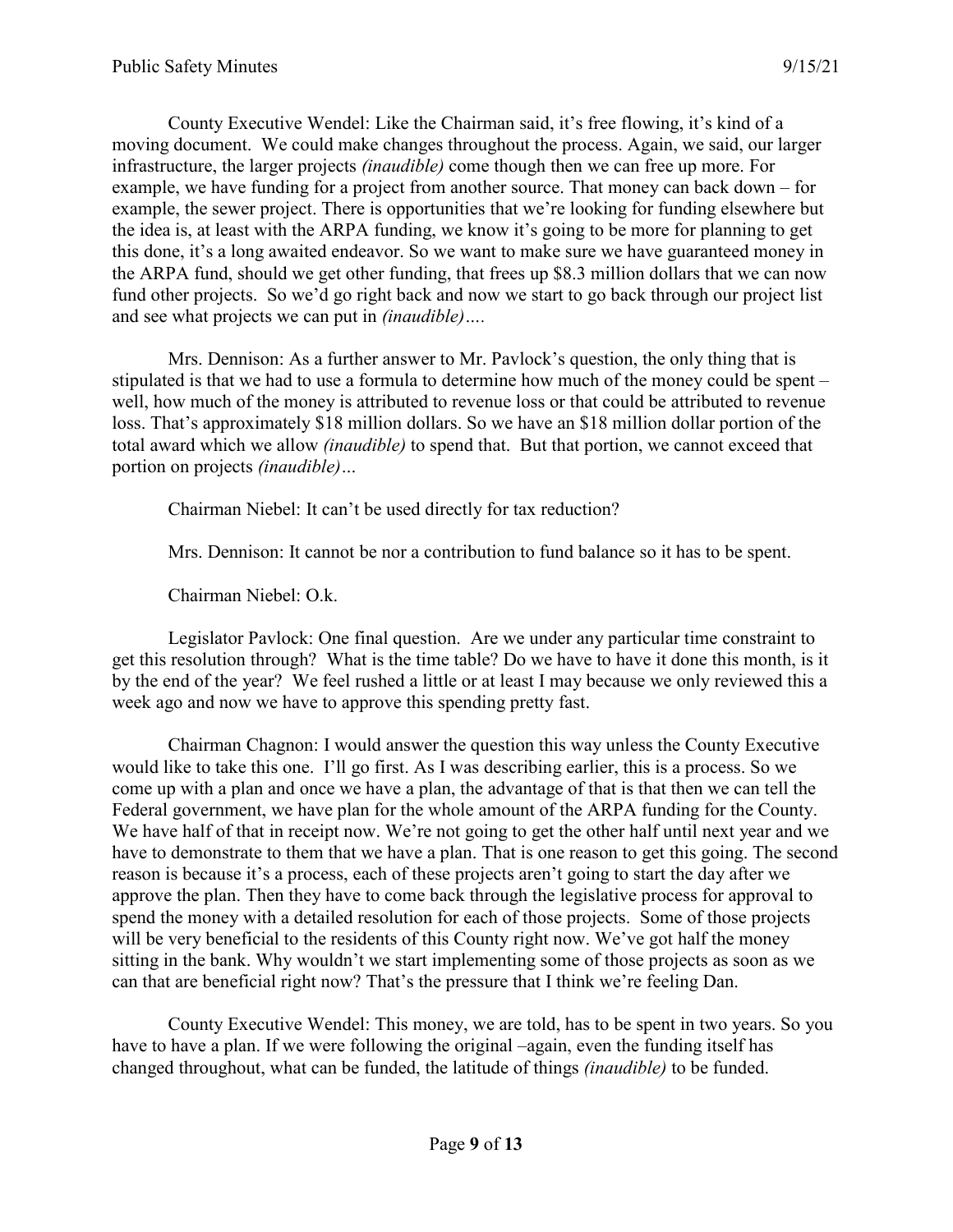Originally it was, the first half had to be appropriated in the first year, second in the second year, so in two years this money had to be spent. *(Inaudible)* now that's changed -

Chairman Niebel: P.J., it has changed to, we do have to have all money expended by the end of 2026. That is my understanding.

County Executive Wendel: Right, appropriated by 2024.

Chairman Niebel: Having said that, I think we should have something in place by the end of the year but like Dan, I do feel a little rushed because it was only two weeks that we even learned about these projects. A week ago, thanks to Mark and all of the department heads who explained these projects to us, but I have to tell you, at least in my case, it's a lot to digest in a week or two. But having said that, I would like to see us do something before the end of the year and actually – o.k., I'm o.k. Pierre with about 90% of these expenditures and stuff, but, not all of them. P.J. mentioned the South County Sewer District in Chautauqua Lake. Look, 36% of the funding goes to Chautauqua Lake and the South County Sewer District for Phase II. I realize how important it is, Chautauqua Lake is really one of the jewels of Chautauqua County but as equally important to the folks around Chautauqua Lake, the sewer district, for those of us in the northern part of the County, the North County Water District is equally important. I don't see anything in here for the North County Water District. So, Mark what I would like to propose is an amendment to this resolution and we're on the proposed resolution. (con't)..

# Proposed Resolution - American Rescue Plan Act (ARPA) Spending Plan

Chairman Niebel: I would like to propose an amendment to give to the North County Water District \$863,000 for their water tank. Mark, that was a project that came in – I believe it came in late but it has the same criteria, follows the same guidelines as the other 41 projects. Funding amount being requested, what is the basis of your cost estimate, describe how the project will benefit the County as a whole, everything is here, I believe you've seen that.

Mr. Geise: Yes, I've seen it.

Chairman Niebel: So, look, I would like to propose that we fund that and again, with the covenant that if there is a better way to do this, Audit & Control can recommend it or change it but I'd like to decrease project 28 by \$150,000. That was the study for possible implementation of a taxing district for the lake. That was the study for that and then I would like to decrease the actual South County Sewer District by \$713,000. So instead of Phase II for the South County Sewer District being \$8,408,382, it would be \$7,695,382, roughly 90% instead of 100% for Phase II. That's what I am proposing as far as an amendment. Mark, I know that you are not happy with that but do you have –

Mr. Geise: No, it's up to you. I'm not happy or unhappy.

Chairman Niebel: O.k., again, I appreciate – you did an awful lot of work on this but I just think that this is an important project that has been neglected. I'd like to see it covered in this round of the funding. If we get some grant money or whatever, then we can relinquish this and it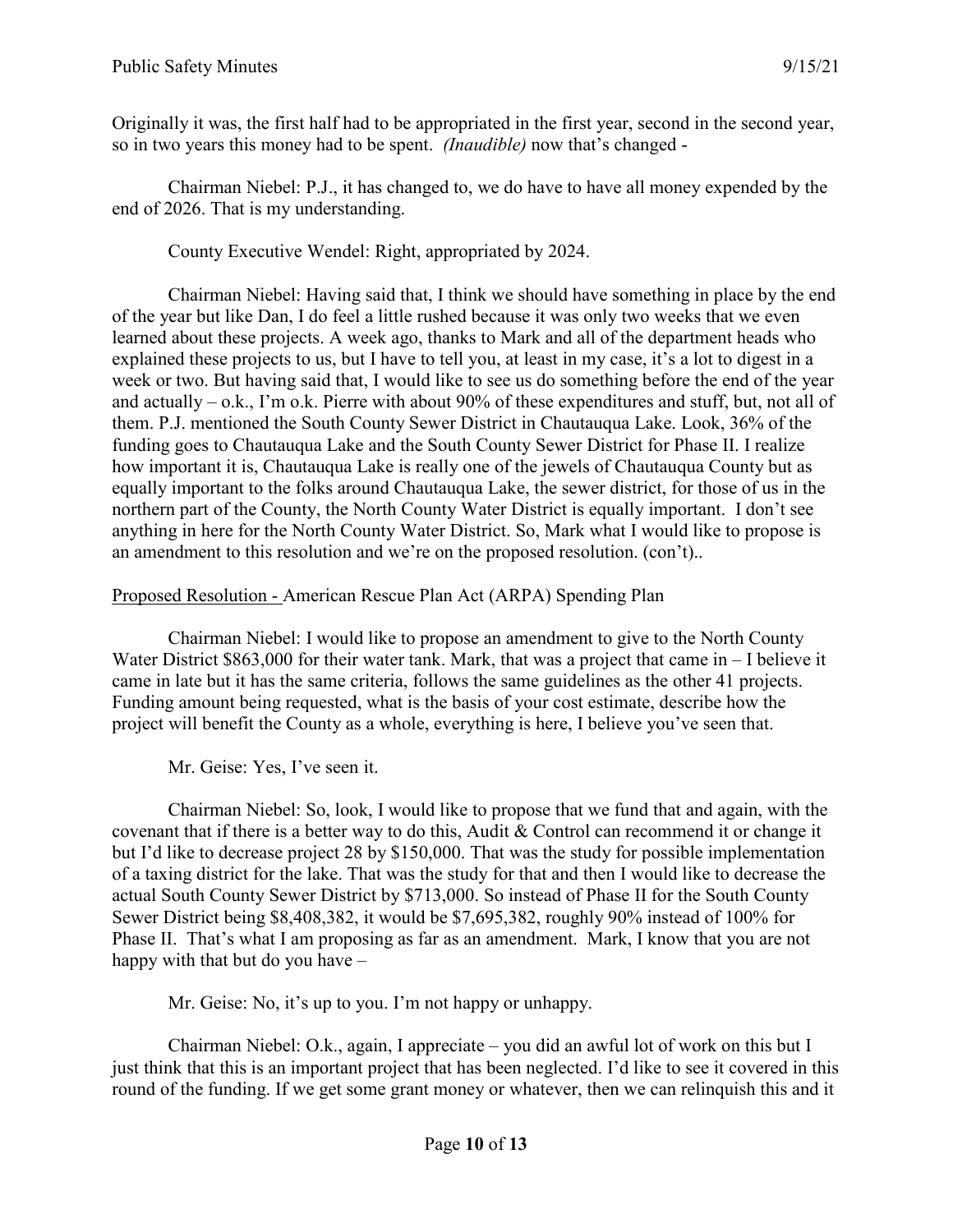could go back to the ARPA funding but I think as far as equity, I think this is needed for the northern part of the County, especially the water district. So, that's the resolution that I'm proposing.

Legislator Bankoski: I would like to speak to that also. I mean, within the last two weeks when they had the major water break in Dunkirk, that water tower wasn't able to supply water to Ralston Purina and a couple of the other large plants where they have almost 400 employees who couldn't go to work because they didn't have water. So I think by addressing this, it will enhance our capabilities so that doesn't happen again.

Chairman Niebel: Thanks Bob and Mark just to expand on what Bob said, this water tank does service the North County Industrial Water District. That District has 13 customers, one of which as Bob just mentioned is Purina which in our end of the County is one of the largest employers that we have. So just for that sake, I think we need to do something to help out the North County Water District.

Chairman Chagnon: If I might add to that. I attended the North County Industrial Water District meeting this past Saturday and it's unfortunate that their representative didn't bring this project forward in time to get it in the original round of plans but I fully support this project understanding how important it is to the industries in that industrial district as well as some of the communities surrounding it. So, I fully support this project.

Chairman Niebel: Pierre, that was an oversight and I apologize or I apologize on behalf of the District.

Chairman Chagnon: O.k., it was the Industrial District.

Chairman Niebel: I know, we should have had it in, we didn't. It came in late but I think it really is a worthwhile project.

Chairman Chagnon: Absolutely, I 100% agree.

Mr. Geise: Mr. Chairman, can we talk about the Chautauqua Lake District plan?

Chairman Niebel: The study plan?

Mr. Geise: The project number 28. You have said that you would like to have that removed, that \$150,000, is that what you said?

Chairman Niebel: Mark, I did. A \$150,000 from that project and then \$713,000 from the Phase II of the South County Sewer District.

Mr. Geise: So can we have a conversation about the Chautauqua Lake District work plan?

Chairman Niebel: Absolutely.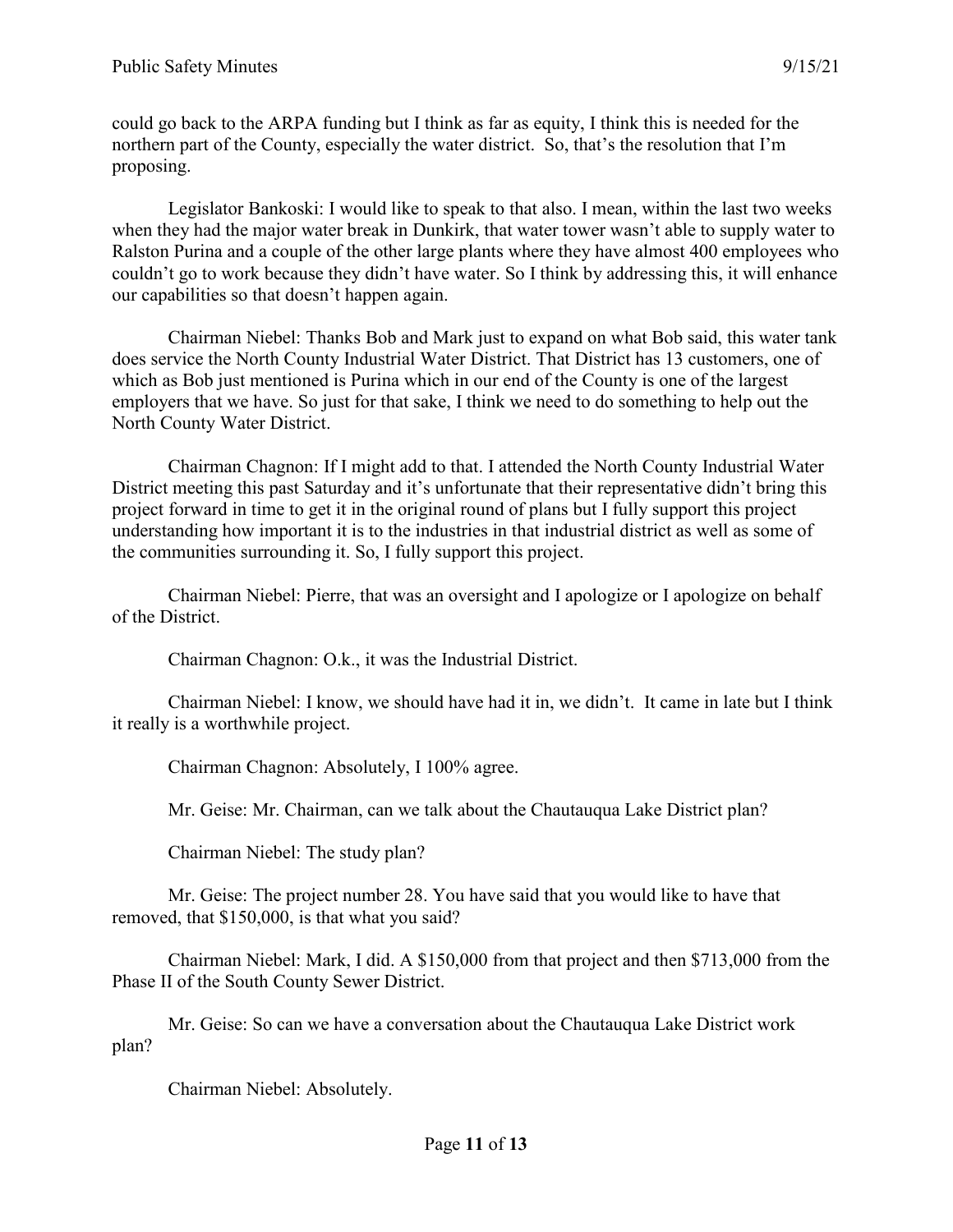Mr. Geise: So the agency and certainly Pierre can talk about this more eloquently than myself but that agency was formed more than 2 years ago and they've done a lot of work, they did a survey of the potentially affected land owners, property owners around the lake and it's something that the majority of the people surveyed, it was an incredible return rate on those surveys who were in favor of us moving forward. We don't have the *(inaudible)* or skillset to try to determine what this looks like especially when it comes to the watershed. It should be more than just the people around the lake, it should be, if we can, looking at the entire watershed and what does that look like. Here again, if we are going to move forward with all the work that's been done so far, we really need this money to do that. I don't know if you want to add to that Pierre.

Chairman Chagnon: No, I think that's fine.

Chairman Niebel: Mark, if you think this is necessary, we can leave that in and just take another \$150,000 out of the \$8.4 million which would leave \$7,545,342. We can do that. '

Mr. Geise: I would feel comfortable with that Mr. Chairman. I would be comfortable with that. We're just going to have to get on the ball – hopefully that sewer extension project will get funded through the Infrastructure bill or we'll just work hard to find money elsewhere, but I would prefer that.

Chairman Niebel: Or do 90% of instead of 100%, Phase II.

Mr. Geise: Well that's not 100% of what the need is.

Chairman Niebel: Oh, it's not.

Mr. Geise: No.

Chairman Niebel: Well, this would be 90% of what you're asking.

Mr. Geise: If P.J. agrees –

Chairman Niebel: He does, apparently. Bob, so we'll amend this motion to take the \$863,000 out of the Phase II sewer district of \$8,408,342. Would you like to make that motion?

Legislator Bankoski: I will make that motion.

Legislator Whitford: I'll second it.

Chairman Niebel: Any discussion? Seeing none, all in favor?

*Unanimously Carried*

Chairman Niebel: O.k., as far as the American Rescue Plan, ARPA spending plan, as amended, do I have a motion to accept the plan as we have just amended?